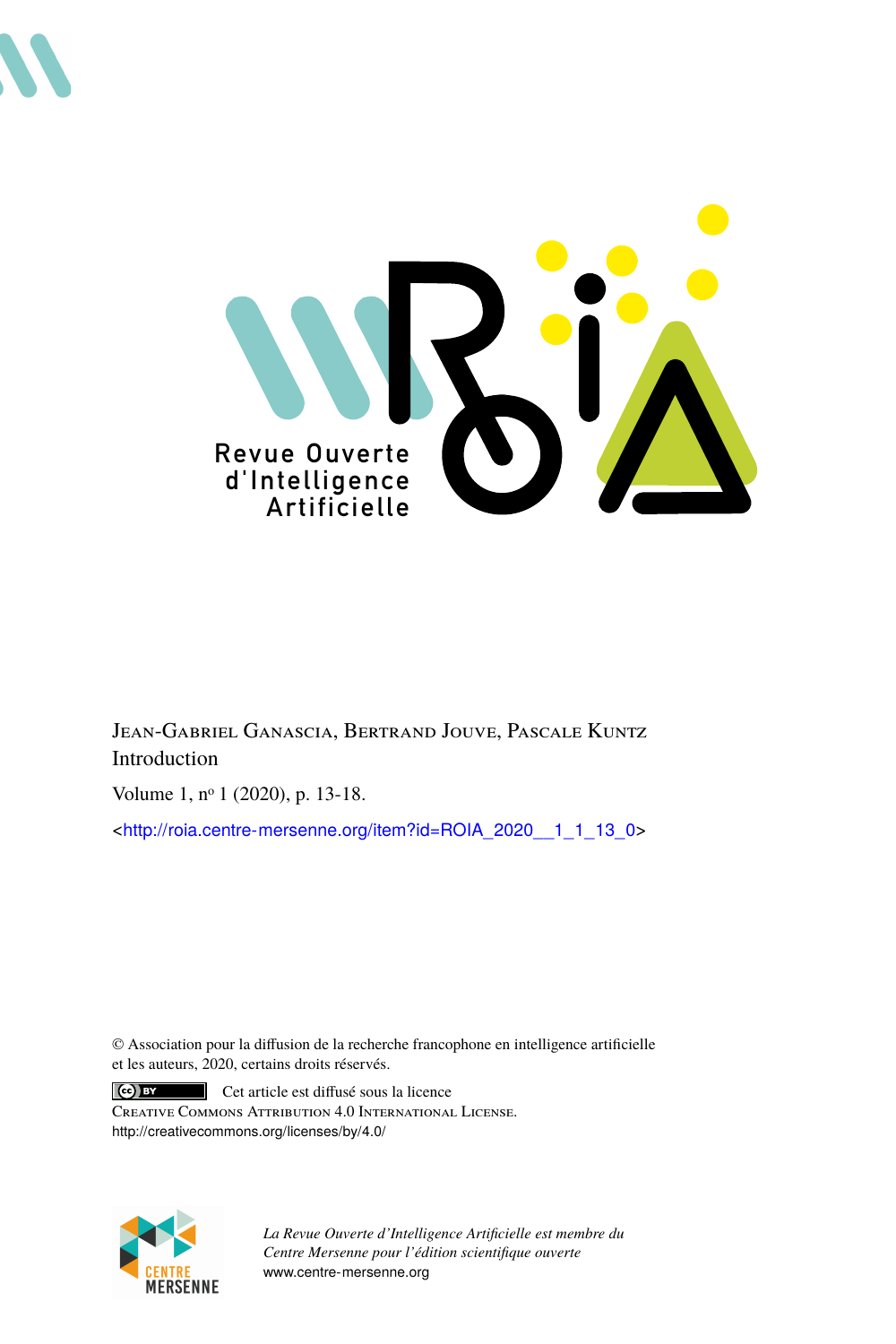## **Revue Ouverte d'Intelligence Artificielle**

Volume 1, n<sup>o</sup> 1, 2020, 13-18

## **Introduction**

Digital Humanities is often traced back to Roberto Busa's Index Thomisticus project, which, in 1949, sought to automatically create an index of Thomas Aquinas's Summa Theologica assisted by computers. Its origins can also be found in the works of Augustus de Morgan, who, in 1851, submitted a quantitative study of word frequency in order to characterize the style of various authors. Applying computer science to the humanities continued into the 1960s with Alvar Ellegård's attempt at automatically determining the authorship of the Letters of Junius, and with Frederick Mosteller and David L. Wallace's research aimed at identifying the authors of The Federalist Papers. The creation, in 1963, of the Centre for Literary and Linguistic Computing in Cambridge and of a text analysis research group at the University of Tübingen, as well as the emergence of the journal Computer and the Humanities in 1966, testify to the early interest shown in using calculations and computers in the domain of the humanities. This trend was further reinforced in the 1970s with the regular publication of the Association for Literary and Linguistic Computing's newsletter, and the founding of the ICCH (International Conference on Computing in the Humanities). Subsequently, formed in 1986, came Ansaxnet, the first discussion list for the humanities, and the TEI (Text Encoding Initiative) project, which set out guidelines for the coding and exchange of texts. Additionally, as far as Francophone initiatives are concerned, the JADT, or Journées d'analyses de données textuelles, has been held on a recurring basis every two years since 1992. It wasn't until the turn of the millennium, however, that the field of Humanities and Computing was transformed into Digital Humanities. This new term signalled a fundamental change in the role that computer science was to play in the future, as it would no longer merely be employed as a tool by the traditional scholarly disciplines but would also assist in forging new operators of interpretation. This thus created an epistemological paradigm shift in the humanities fields, which started going digital. In practical terms, this means that: in its preliminary era, that of Humanities and Computing, the computer helped scholars construct indexes and concordancers, determine authorship by using lexical statistics, and create electronic publications; whereas nowadays, with the switch to Digital Humanities, we are able to perform text mining, supervised and unsupervised machine learning, data visualization, semantic analyses such as namedentity recognition, graph theory, etc., in order to better understand and interpret texts.

For convenience sake, since it isn't possible to assess the developmental status of Digital Humanities in France in just a few lines, we would like to refer the reader to the 2014 report by Pierre Mounier and Marin Dacos<sup>(1)</sup>. It is clear from this, that the growth of consumer computing, which began in the 1970s, gradually permeated

<sup>(1)</sup>Pierre Mounier et Marin Dacos. "Humanités numériques état des lieux et positionnement de la recherche française dans le contexte international". Paris: Institut français, 2014.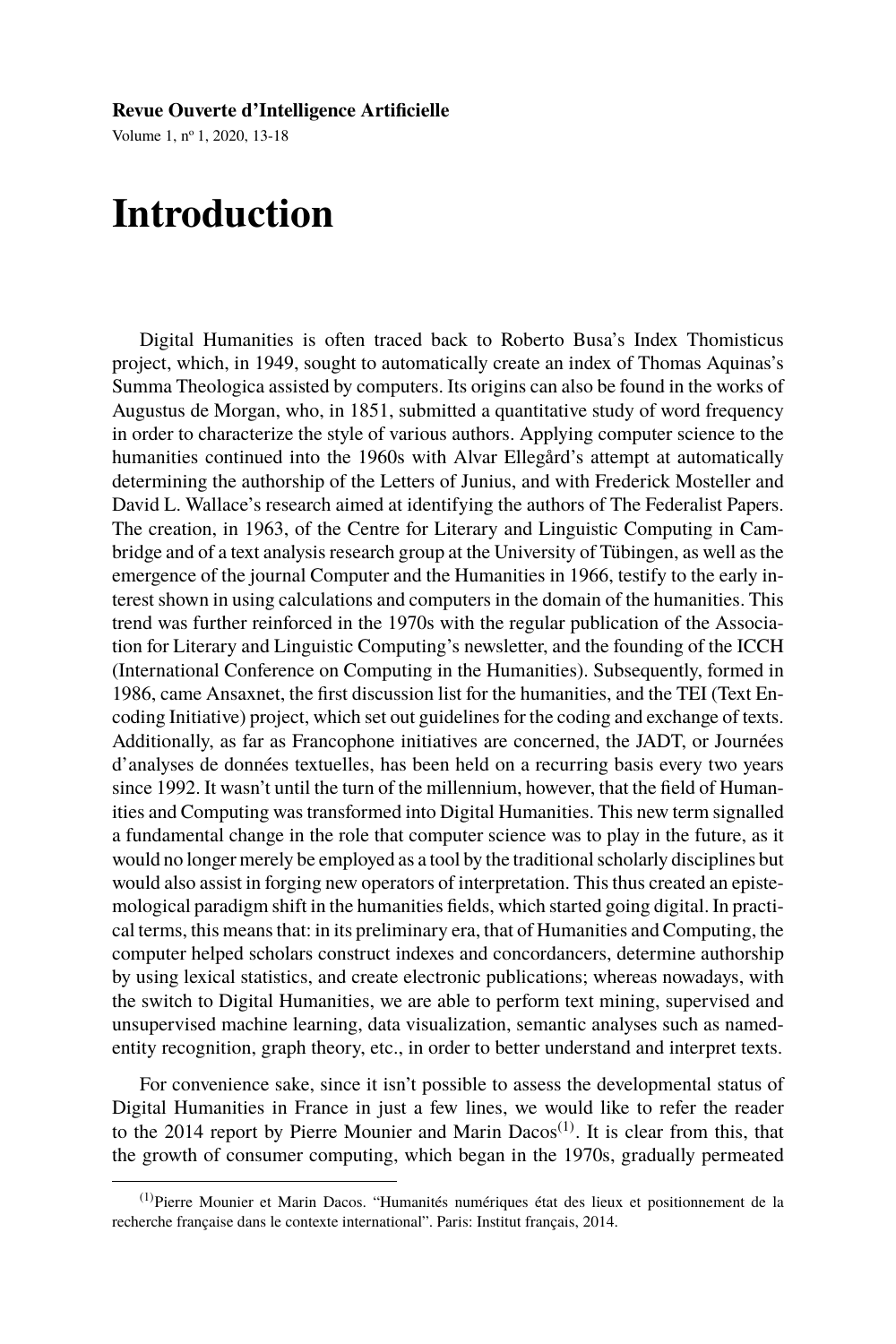all sectors of scientific research, including social sciences and humanities. Its impact naturally varied within the various "disciplines", but none were left on the sidelines. In the field of linguistics, which was readily incorporating mathematical tools, automated approaches gave rise, for example, to the highly active "Natural Language Processing" sector. The "new geography" of the early 1970s, which placed higher demands on quantitative modelling, enabled the development of the "Geographic Information System". Suffice it to mention, without making any value judgments, that very close and dynamic ties still exist between advanced quantitative modelling and economic and social history, and mathematical economics. The advent of "Big Data" $(2)$  in the early 2000s generated another shift, also leaving its mark on contemporary digital humanities, through its commitment to using the digital format to process large volumes of data in an automated or semi-automated manner. The ease with which this data can be produced, circulated and processed has prompted us to entertain new ideas, such as constructing an interconnected history on a global scale. The sociology of networks, in turn, is developing very rapidly. Concurrently, this "Big Data" phenomenon also led to a resurgence of Artificial Intelligence<sup>(3)</sup>, and one that amplified the ongoing transformation of the human and social sciences by incorporating, for example, advanced techniques for the study of textual corpora. More recently still, the use of topological data analysis techniques in the design of machine learning algorithms has created new avenues for its integration into the human and social sciences by allowing more complex data structuring.

By combining digital and mathematical techniques and extending this to the humanities, Claude Levi-Strauss's speech at UNESCO in 1958, which advocated for the "mathématiques de l'homme", set an ever-relevant course for the future: "Les besoins propres aux sciences sociales, les caractères originaux de leur objet imposent aux mathématiciens un effort spécial d'adaptation et d'invention. La collaboration ne saurait être à sens unique. D'un côté, les mathématiques contribueront au progrès des sciences sociales, mais, de l'autre, les exigences propres à ces dernières ouvriront aux mathématiques des perspectives supplémentaires<sup> $(4)$ </sup>. Digital technology now allows social science and humanities researchers to collect data on new media with new means of observation and to work with corpora of unprecedented sizes. Among the many challenges posed by these developments, two of them stand out as being paradigmatic with respect to the need for cross-pollination between these disciplines.

The first concerns the wide range of data available for analysing any given phenomenon: how could we reconcile the many and varied scales of observation that we now

<sup>(2)</sup>Les Big Data à découvert, Mokrane Bouzehoub et Rémy Mosseri (dir.), CNRS éditions, Paris, 2017, 364 p.

<sup>&</sup>lt;sup>(3)</sup>Kersting, K. & Meyer, U. Künstl Intell, From Big Data to Big Artificial Intelligence? KI - Künstliche Intelligenz 32 (1), 2018.

<sup>(4)</sup>Levi-Strauss C. (1954). Les mathématiques de l'homme. *Bulletin International des Sciences Sociales*, VI(4), pages 643-653. [The mathematics of humankind. The specific needs of the social sciences, the uniqueness of their objectives, will require a special effort on the part of mathematicians in terms of adaptation and invention. It wouldn't be a one-sided relationship. On the one hand, mathematics will contribute to the progress of the social sciences, and, on the other hand, the specific requirements of the latter will shape new mathematical perspectives.]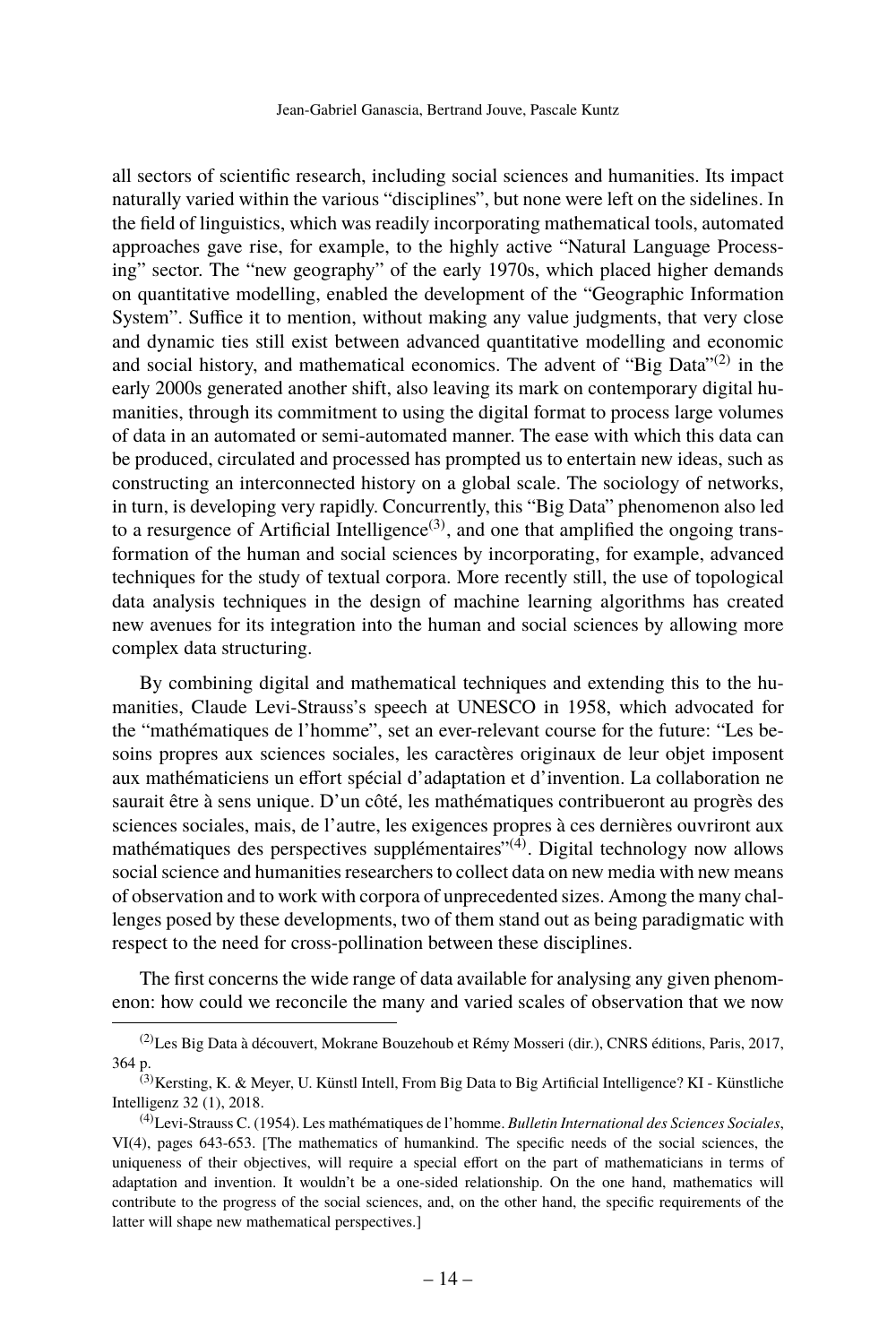## *Introduction*

have access to? In other words, in practice, how do we combine all the information extracted from digital publications, digital footprints on social media, ethnographic interviews, monographs, etc.? A quick detour through the life sciences will put us back on track here. A little less than 20 years ago, coupled with computing techniques, the life sciences launched an ambitious research program on integrative biology aimed at incorporating the data collected on various levels, from genomic to metabolic, into the analysis of "the biological human". This unifying project could inspire the development, within the Digital Humanities, of an "integrative human science", which, through thorough interdisciplinary dialogue, would be able to offer up innovative methodologies capable of operationally combining, via suitable artifacts, the "micro" and "macro" and the "quanti" and "quali" in order to tackle the complexities of the studied phenomena head-on. A project of this nature could be seen as reconnecting the foundational aspects of artificial intelligence with its present advanced developments since the issue of the multi-scale processing of information is central to deep learning.

The second challenge concerns questioning the humanities about digital technology. Let's go back to UNESCO, but in much more recent times. At the Internet Governance Forum that was held in November 2018, a workshop was devoted to the "Software Heritage" project, which is the world's largest library of software source codes<sup>(5)</sup>. It has a short history since the oldest code to be preserved by the project is that of the Apollo 11 program. This present-day "Library of Alexandria", however, already contains nearly 7 billion source files. The questions raised by the analyses of the corpora referred to in this special issue are renewed by these data that inextricably links computer science, particularly artificial intelligence, and the humanities.

As mentioned, the co-construction, occurring at the crossroads of the information sciences and the human and social sciences, now requires more than just computer science and statistics: it calls for artificial intelligence. From this perspective, we found it pertinent to gather some examples of these interactions. The descriptions of these experiments should help to identify the paths that this interdisciplinary research could take, as well as the associated technological barriers and pitfalls to be avoided. How could the tools provided by Artificial Intelligence be integrated into the knowledge that we have already acquired in the domain of social sciences and humanities? Would Artificial Intelligence be able to avoid going entirely off track if faced with hypothesisfree digital data? In what ways do these interactions between Artificial Intelligence and the humanities have the potential to produce new forms of knowledge?

A virtuous circle of mutual exchange exists between Artificial Intelligence and Digital Humanities: Artificial Intelligence transforms the work of researchers in the traditional scholarly disciplines, commonly referred to as the humanities, into the human sciences and into the social sciences. In turn, Digital Humanities provides Artificial Intelligence with new challenges.

In this issue, we pay particular attention to the implications of the former, although the latter warrants at least a brief introduction.

<sup>(5)</sup>J.F. Abranatic, D. di Cosmo, S. Zacchinolli (2018). *Building the Universal Archive of Source Code*. Communication ACM.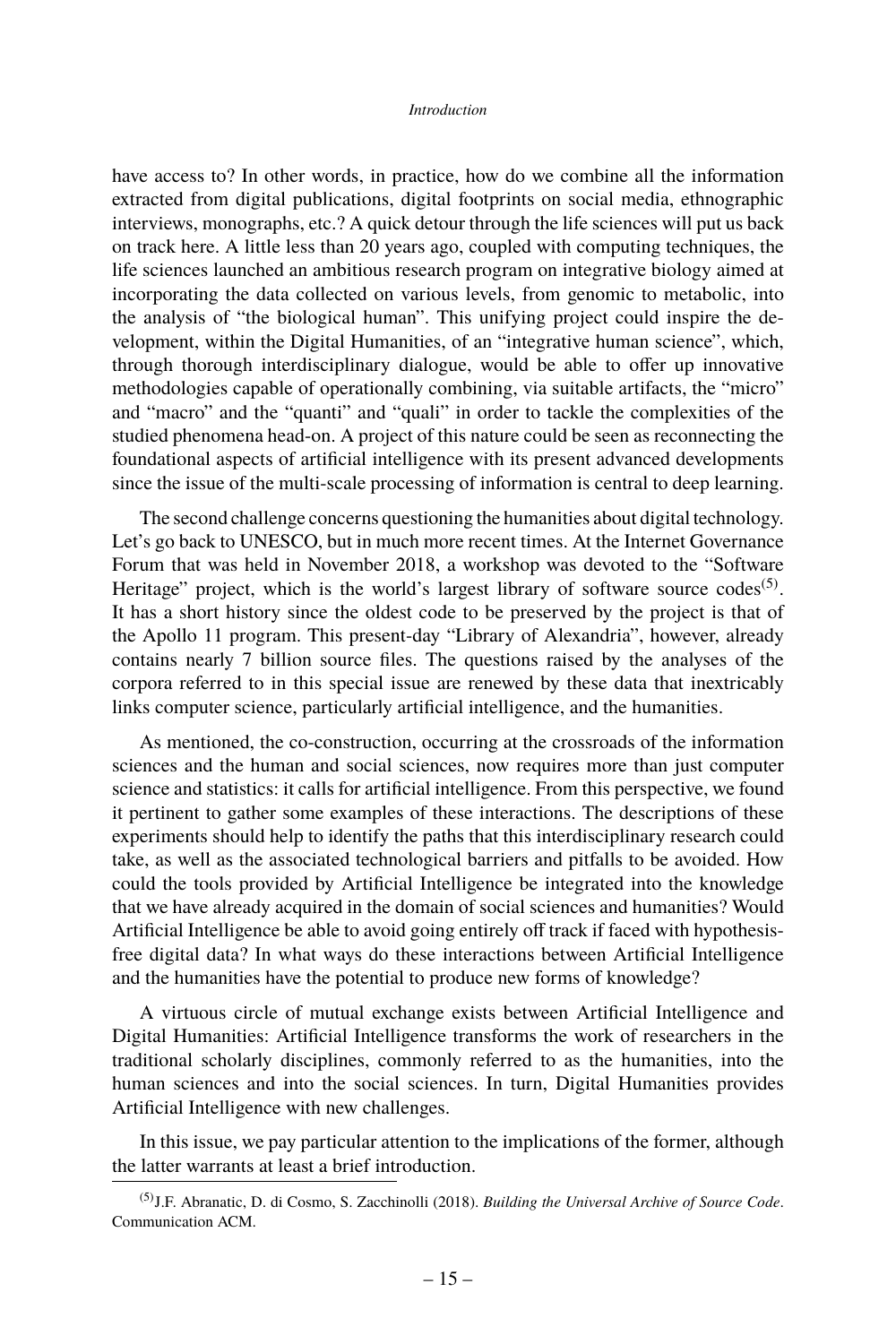Artificial Intelligence seeks to reproduce cognitive functions such as perception, understanding and decision-making through computer simulation<sup> $(6)$ </sup>. For certain perception tasks, particularly visual perception ones, the machine often achieves success rates close to, and sometimes even higher than humans, but unlike them, this is at the expense of having to provide a very broad range of labelled examples for it to "learn" from. And even if one has access to a sizable training set, the machine can still be deceived when faced with a fairly noisy image, whereas the human will not slip up. Understanding should be seen as the translation of perceived information, such as recorded images or words, or even texts written in natural language within a formal language that allows automatic inferences and complex queries. However, for many reasons, machine results remain significantly lower than human ones. Finally, the decisions that need to be made when there is a lack of data or time require a certain amount of intuition that the machine does not possess. So, there is a considerable gap that needs bridging in terms of improving our machines and algorithms, and one that we cannot fill solely by improving our processing and storage capabilities. We will need a far better understanding of human faculties in order to accomplish this. Since both the scholarly disciplines and the social and human sciences are now contributing to this enhanced understanding, they are likely to be of assistance in bridging this divide.

Scientific works concerning written communication, for example – from the analysis of authors' corpora to new forms of writing – furnish Artificial Intelligence with concepts, methods and tools that contribute to the formalization of various forms of speech architecture, and thus to the simulation of certain aspects of thinking. In a similar vein, the social component is proving to be instrumental in interpersonal exchanges and will undoubtedly present a challenge for Artificial Intelligence in the not-too-distant future. Thus, even though it is easier to test and study insect colonies, and even if these studies provide very fruitful results in terms of the phenomena of cooperation, they do not rule out the need for analysing the human collective. It is becoming increasingly necessary to implement artificial intelligence techniques that are adapted to human societies, rather than asking societies to adapt to the devices constructed for them. Understanding social organization and analysing societal expectations are issues that sociology, and the Social Sciences and Humanities in general, have long been invested in studying and for which they possess specific skills. Where would the development of the autonomous car be without usage analysis? More importantly, what are the relevant parameters that need considering in order to make the correct inferences rapidly and in real time, and that would allow for the speedier recognition of a scene of violence, and that would generate an almost instantaneous modification of a robot's behaviour when facing an unusual situation? Does part of the answer lie in our ability to incorporate subjective considerations – in all their social and historic depth, and that depend upon the context of the action – into our algorithms? Would the headlong rush towards data not simultaneously be what was responsible for the rebirth of Artificial Intelligence as well as its recent dead end?"

 $(6)$ Intelligence artificielle – état de l'art et perspectives pour la France – 2019 (p 40).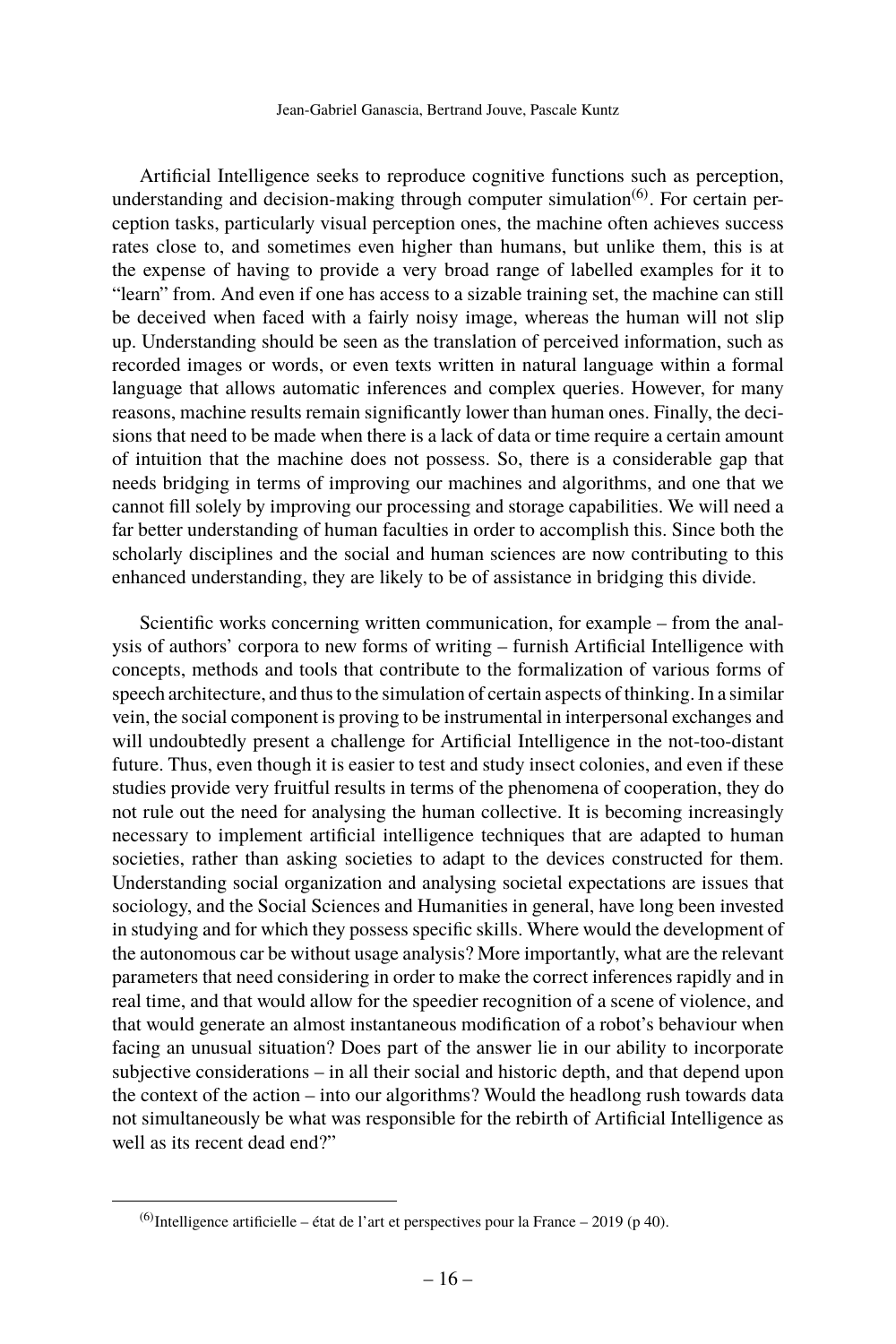## *Introduction*

An Artificial Intelligence that serves the human and the society must necessarily assimilate knowledge about both the human being and about the society – this is the very core of the Human and Social Sciences profession. Conversely, these disciplines must analyse the impact of Artificial Intelligence on humankind and society, thereby providing them with the opportunity to decide on future developments. Naturally, since Artificial Intelligence techniques have permeated these scientific fields, maintaining objectivity in this regard might prove difficult.

As previously mentioned, the research outlined in the articles selected for this special issue does not focus as much on the contribution of Digital Humanities to Artificial Intelligence as it does on the use of Artificial Intelligence by Digital Humanities. Each article sheds light on the bonds that can be forged between these two fields. The strength of these bonds is reflected in both the wide array of research methods used by the assorted contributors and institutions, as well as in the diversity of their academic backgrounds.

The article written by Etienne Cuvelier, Sébastien de Valeriola and Céline Engelbeen illustrates the contribution of machine learning to research in medieval history. More specifically, the first issue that they tackle concerns identifying the various sources used by medieval encyclopedists. Also, by focusing on one of the three parts of perhaps the most extensive encyclopedia of the Middle Ages, the Speculum Maius, written in the 13th century by Vincent de Beauvais, the authors explored an automatic identification method based on drawing comparisons (using an adaptive metric) between the Speculum's explanatory notes and their pre-identified potential sources. Faced with the magnitude of this task, the need for automated processing is quite understandable: more than 13,000 notes and over 60 potential sources. In addition to the standard performance evaluation of the proposed approach in terms of error identification, the analysis of the results raises questions – relating to both the decisions made in the implemented algorithm and to missing sources, and perhaps even to errors of unknown origin that thus raise further questions (errors introduced voluntarily or involuntarily by the author, or differences in versions between those of the author and those referenced in the corpus studied?) – that are likely to enrich the historiographical scope of medieval encyclopedic knowledge.

The article by Maria Papadopoulos and Christophe Roche demonstrates the value of using ontoterminologies within the humanities to help define a core terminology and the structure of its associated concepts. They illustrate their argument with a study of ancient Greek clothing, by examining how experts in the field define and name the different garments or parts thereof. It is then possible to define a set of essential characteristics, or primitives, which the experts agree upon, and from which an ontoterminology can then be built. The authors present the TEDI platform as an example of software that can be used to achieve this goal.

Aurélien Benel's article outlines the history of early research in the 70s, particularly in France, focusing on the formalization and simulation of reasoning in archaeology. This clearly reflects current research on the semantic web, which, having originated during that period, was based on semantic artificial intelligence with the semantic